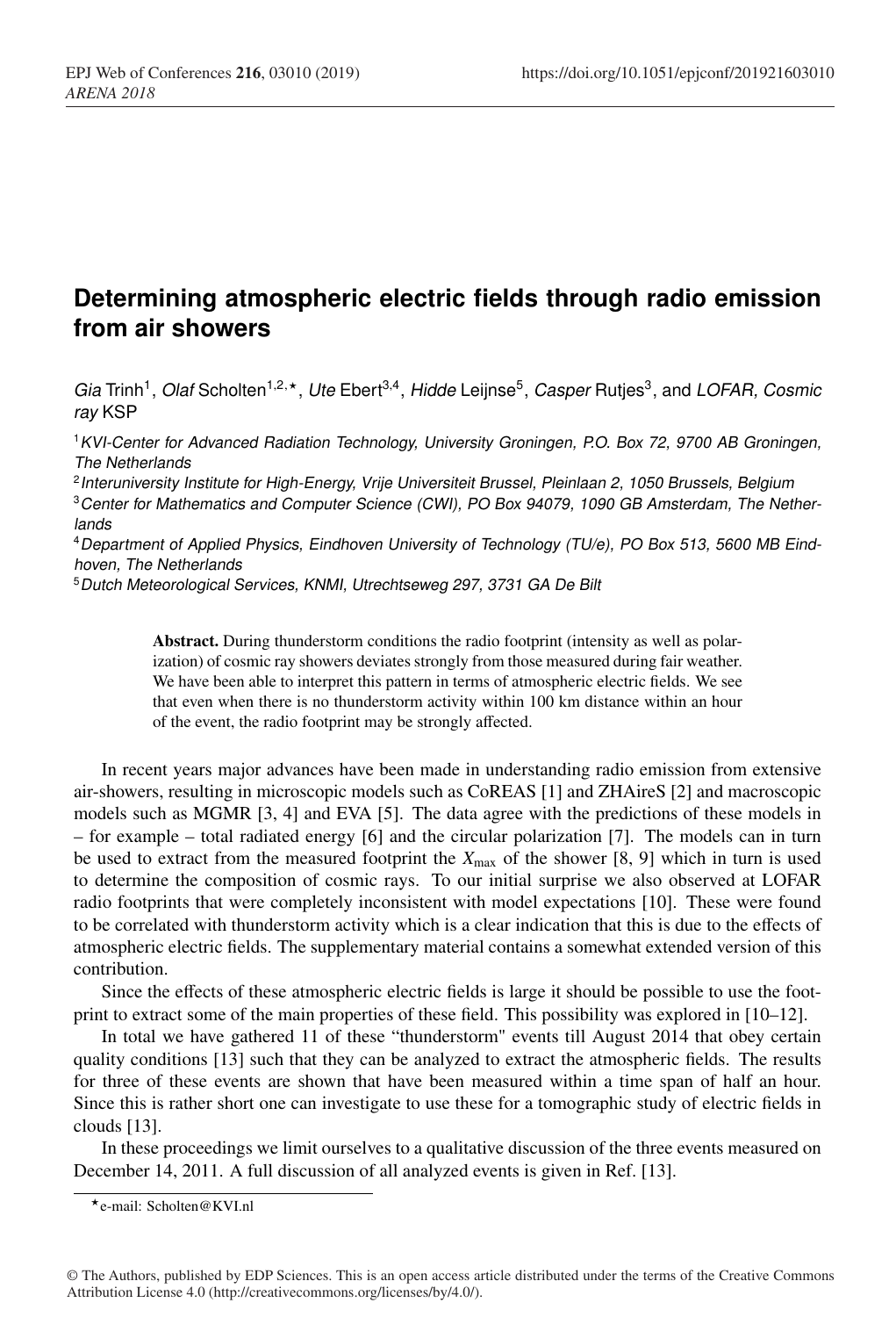

Figure 1. The Stokes parameters for event #1 (red points) are compared to the results of a CoREAS calculation (blue points) where the parameters of the electric field have been determined from a fit using MGMR3D.

The complete footprint of the first thunderstorm event is shown in Fig. 1 where it is compared to the results for an electric field configuration. The structure of the Stokes parameters is greatly different from that for fair-weather showers; The intensity shows a ring-like structure which is an indication of fields that point in opposite directions; At large distances *Q*/*I* tends to zero while *U*/*I* tends to -1 implying a linear polarization at 45° to the  $v \times B$  direction; Near the core  $V/I \approx -1$  rapidly changing to  $V/I \approx +1$  at 100 m which implies fields that are at an angle of 90°. With such a complicated structure it is impressive to see that the main features of the data are reproduced this well. It is worthwhile to note that the footprints for events #2 and #3 differ considerably, event #2 has a clear ring structure in intensity but polarization parameters that are similar to that of a fair-weather event while the intensity for #3 is peaked near the shower axis, shows little circular polarization and has  $U/I \approx -1$ .

The fit is performed for three different values,  $X_{\text{max}} = 526, 634,$  and 743 g/cm<sup>2</sup>. In spite of the large differences in  $X_{\text{max}}$  the results agree rather well indicating that the fit procedure is stable.

Remarkable is that during the day when the three events were detected there was no lightning activity detected within 100 km from the LOFAR core. It appears that at the time of the events there was a large cloud overhead. Radar reflection is an indication of the size and density of droplets and ice particles in the cloud. Lightning activity appears to be linked with radar reflection and lightning can be expected when radar reflection exceeds 40 dBZ (yellow on the present scale). The clouds are thus not yet at the scale of active thunderclouds.

To determine the component of the electric field that is parallel to the shower direction  $(\mathbf{E}_{\parallel}, \text{which})$ LOFAR is not sensitive to) we have to apply tomography. For this we need a few event within a small time span where the basic assumption is that the two events pass through the same electric field configuration.

The procedure is intrinsically more accurate if the two events tend to be almost perpendicular, for which reason we apply this to events #1 and #3 for which two events the footprint was determined with good accuracy. The results are displayed in Table 1 from which it is clear that tomography cannot be applied to the middle layers. Clearly too much has changed there. The error bars give the range of extracted values for event  $i = 1$  or  $i = 3$ .

We have shown that the radio footprints of extensive air showers can be used to routinely extract the atmospheric electric fields that are perpendicular to the shower axis. When there are a few events in a short (half hour) time span a tomographic method can be used to get the full structure. Probably due